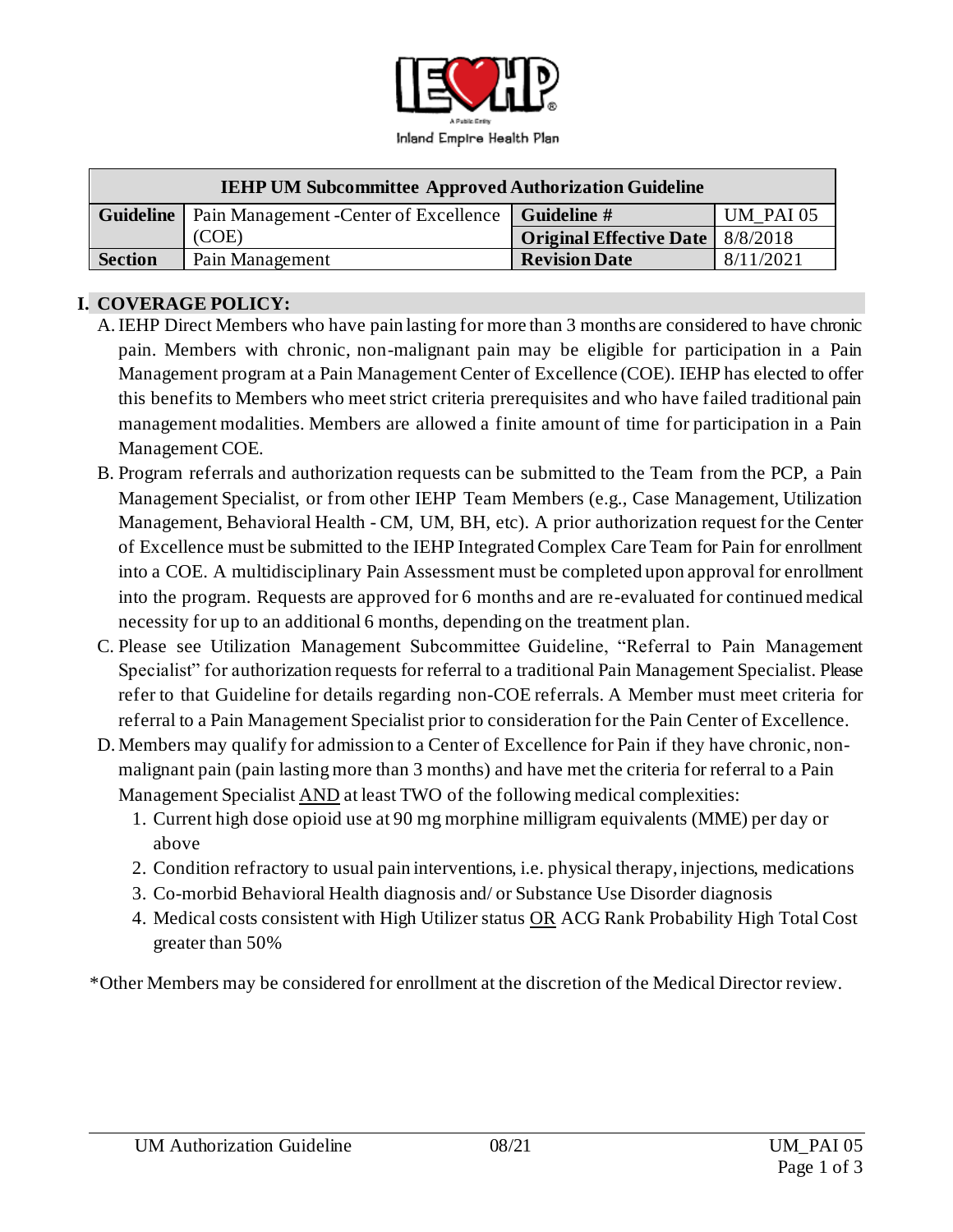# **II. COVERAGE LIMITATIONS AND EXCLUSIONS:**

- A. Single discipline clinics and modality-oriented pain clinics are excluded from this Program.
- B. IEHP Members who are not part of the Direct Network are not eligible for participation in this program.
- C. Dual Eligible (MMD88) Members are excluded from the Program. MMD88 Members are those who have IEHP Medi-Cal as secondary, but Medicare as the primary insurer. Medicare may be Fee-for-Service (FFS) or with another insurer, but not IEHP.
- D. Direct Network Members who do not participate in the full range of program modalities may be asked to dis-enroll from the Program prior to the Member's tentative program end date. Documentation from the Pain COE is required to confirm continued eligibility in the Pain Management COE.
- E. Members who no longer meet criteria for participation will be disenrolled from the Pain COE program unless adequate documentation is submitted by the Provider to medically justify the Member's continued enrollment.
	- 1. Clinical reviews are required at enrollment and every 3 months thereafter for the duration of the Program.
- F. A Member is not eligible to re-enroll in the same Pain Management COE once the program is completed. The Member can be evaluated for eligibility to an alternate Pain COE program.

# **III. ADDITIONAL INFORMATION:**

- A. In general, Members who meet criteria for a Pain Management COE are allowed to complete the program within the specific program duration.
- B. Extensions are not granted except in the most extreme cases and with proper documentation of medical justification for extension. Extensions are only granted with the approval of the reviewing Medical Director.
- C. A Member may be re-enrolled in a COE program if the previous reason for dis-enrollment was due to an unavoidable circumstance (hospitalization, imprisonment, severe illness in Member or a primary family member.)

# **IV. CLINICAL/REGULATORY RESOURCE:**

CDC guideline for prescribing opioids for chronic pain. This guideline provides recommendations for primary care clinicians who are prescribing opioids for chronic pain outside of active cancer treatment palliative care and end of life care.

# **V. DEFINITION OF TERMS:**

- **A. Pain Management Center of Excellence** (COE) a team or facility that specializes in pain management through a multidisciplinary approach with exceptionally high concentrations of expertise and related resources. Centers of Excellence provide best practices and evidenced based care through specialized programs that are offered in a comprehensive, interdisciplinary fashion.
- **B. Multidisciplinary Pain Assessment** can include, but is not limited to, a medical history and physical, diagnostic work-up, an opioid risk assessment, and a behavioral health/ substance use